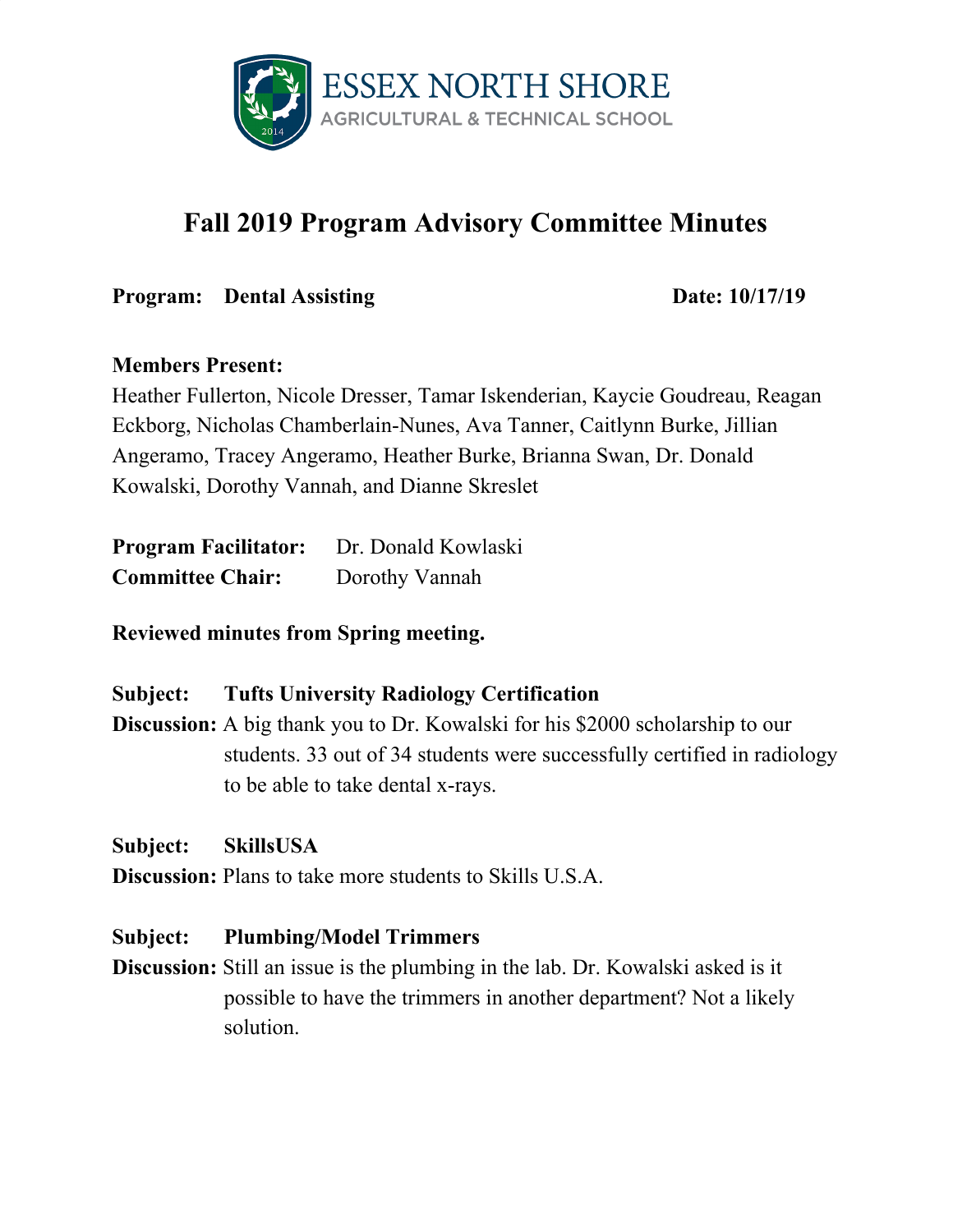

# **Subject: Dexis**

**Discussion:** Brought up by Dottie Vannah. Thoughts were that students should not only be trained on Eaglesoft but also Dexis.

# **Subject: Real Skull Mannequins/Need 2 more**

- Contact Dr. Aruna Ramesh about real skull mannequins
- Discussed disadvantages to Real Skull Mannequin (teeth breaking, teeth in backwards)

## **Subject: Class size/classroom space**

**Discussion:** Classes are increasing every year. Need more dental chairs, more instructors to keep students safe. Not enough seats to handle over 20 students.

### **Subject: Clinic Chairs**

**Discussion:** Clinic is not big enough/4 operatory chairs are not enough/safety

- 20 in each class at Greater Lawrence
- Budget needs to be increased/increased explore kids
- Northern Essex/ 1:6 for radiology, 1:10 for dental materials; CODA 1:12 ratios
- Co-op needs to be increased to cover incoming freshman class

### **Subject: Tufts**

**Discussion:** Good news!! Seniors will be going to Tufts every Thursday and the following Tuesday

### **Discussion: Co-op**

• Co-op needs to be increased to cover incoming freshman class